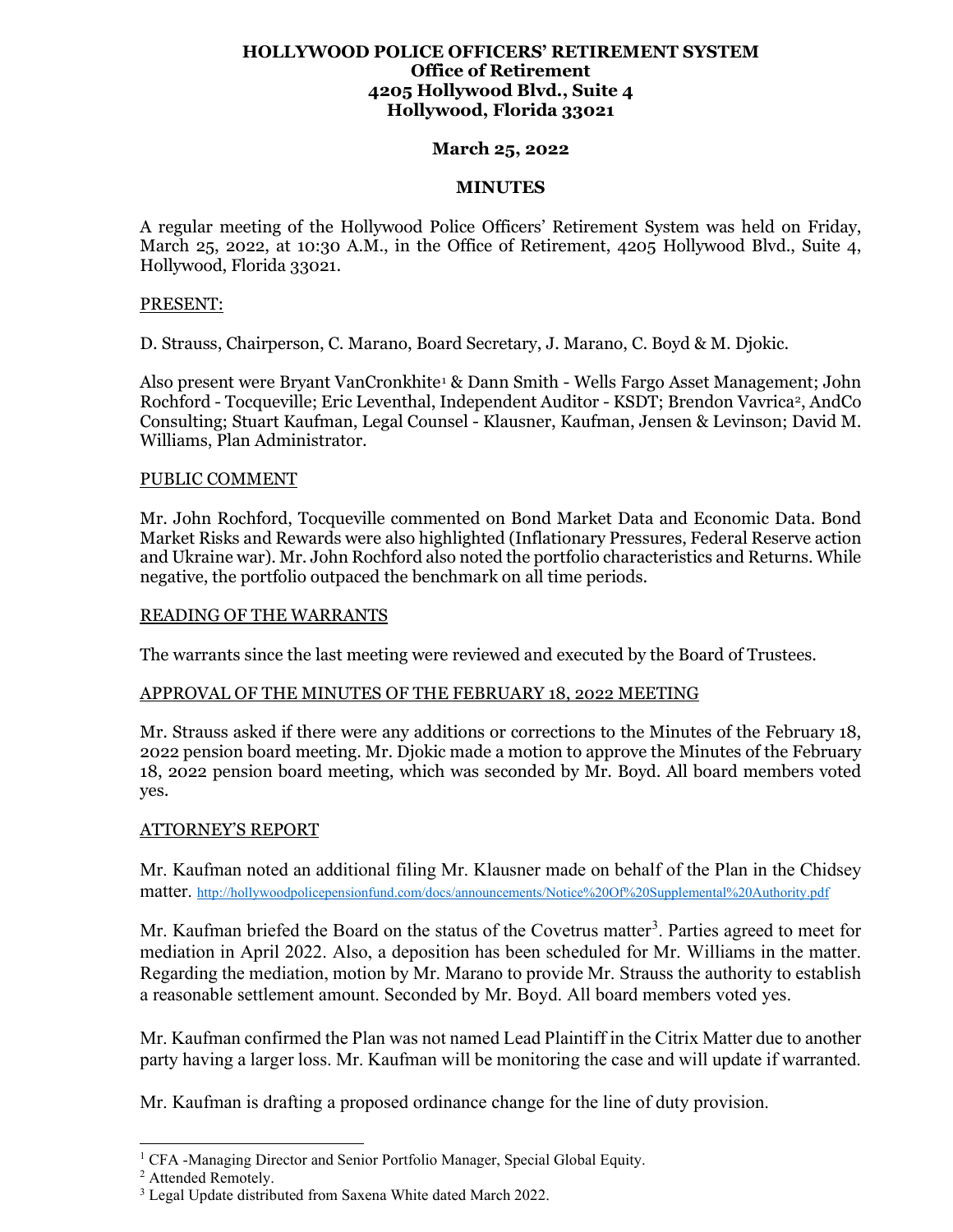It was reported Mr. Klausner represented and attended a recent city commission meeting to speak in support of a building project that was ultimately approved by the city commission.<sup>[4](#page-1-0)</sup>

## ADMINISTRATIVE REPORT

Mr. Williams presented the Administrative Report to the Board.

Return of Pension Contributions: Mr. Williams provided the request of former member Jonathan Owoc who asked for a refund of pension contributions. Motion to approve by Mrs. Marano, seconded by Mr. Djokic. All board members present voted yes.

DROP ENTRY: Mr. Williams reported the drop entry information for Mr. Attkisson (based on age). After review, a motion to approve was made by Mr. Djokic and seconded by Mr. Marano. All board members voted yes.

DROP Loan(s): Mr. Williams cited a member's loan request(s). He outlined that the member(s) has the funds in his/her personal DROP account to cover the loan and he/she has been a participant(s) in the DROP plan for the required amount of time. No conflict exists with the 12 month rule. Mrs. Marano made a motion to approve the loan(s) presented. This motion was seconded by Mr. Marano. All board members voted yes.

Trustee Nomination: Mr. Williams reported that nominations were accepted for the seats of Mrs. Marano and Mr. Laskowski from February 15-25<sup>th</sup>, 2022. Mrs. Marano and Mr. Laskowski were the only nominations received. As such, no formal election was required. [5](#page-1-1) 

PRESENTATION OF FINANCIAL STATEMENTS – September 30, 2021

Mr. Eric Leventhal advised his firm<sup>[6](#page-1-2)</sup> have audited the accompanying financial statements of the City of Hollywood Police Officers Retirement System, which comprise of the statement of fiduciary net position as of September 30, 2021, and the related statement of changes in fiduciary net position for the year then ended, and the related notes to the financial statements.

Mr. Eric Leventhal cited that their responsibility is to express an opinion on these financial statements based on our audit. We conducted our audit in accordance with auditing standards generally accepted in the United States of America and the standards applicable to financial audits contained in Government Auditing Standards, issued by the Comptroller General of the United States. Those standards require that we plan and perform the audit to obtain reasonable assurance about whether the financial statements are free from material misstatement.

An audit involves performing procedures to obtain audit evidence about the amounts and disclosures in the financial statements. The procedures selected depend on the auditor's judgment, including the assessment of the risks of material misstatement of the financial statements, whether due to fraud or error. In making those risk assessments, the auditor considers internal control relevant to the Plan's preparation and fair presentation of the financial statements in order to design audit procedures that are appropriate in the circumstances, but not for the purpose of expressing an opinion on the effectiveness of the Plan's internal control. Accordingly, we express no such opinion.

<span id="page-1-0"></span><sup>4</sup> <https://1301justthefacts.com/>

<span id="page-1-1"></span><sup>5</sup> [http://hollywoodpolicepensionfund.com/docs/announcements/Nomination%20Results%2003-02-2022.pdf'](http://hollywoodpolicepensionfund.com/docs/announcements/Nomination%20Results%2003-02-2022.pdf)

<span id="page-1-2"></span><sup>6</sup> KSDT <https://www.ksdt-cpa.com/>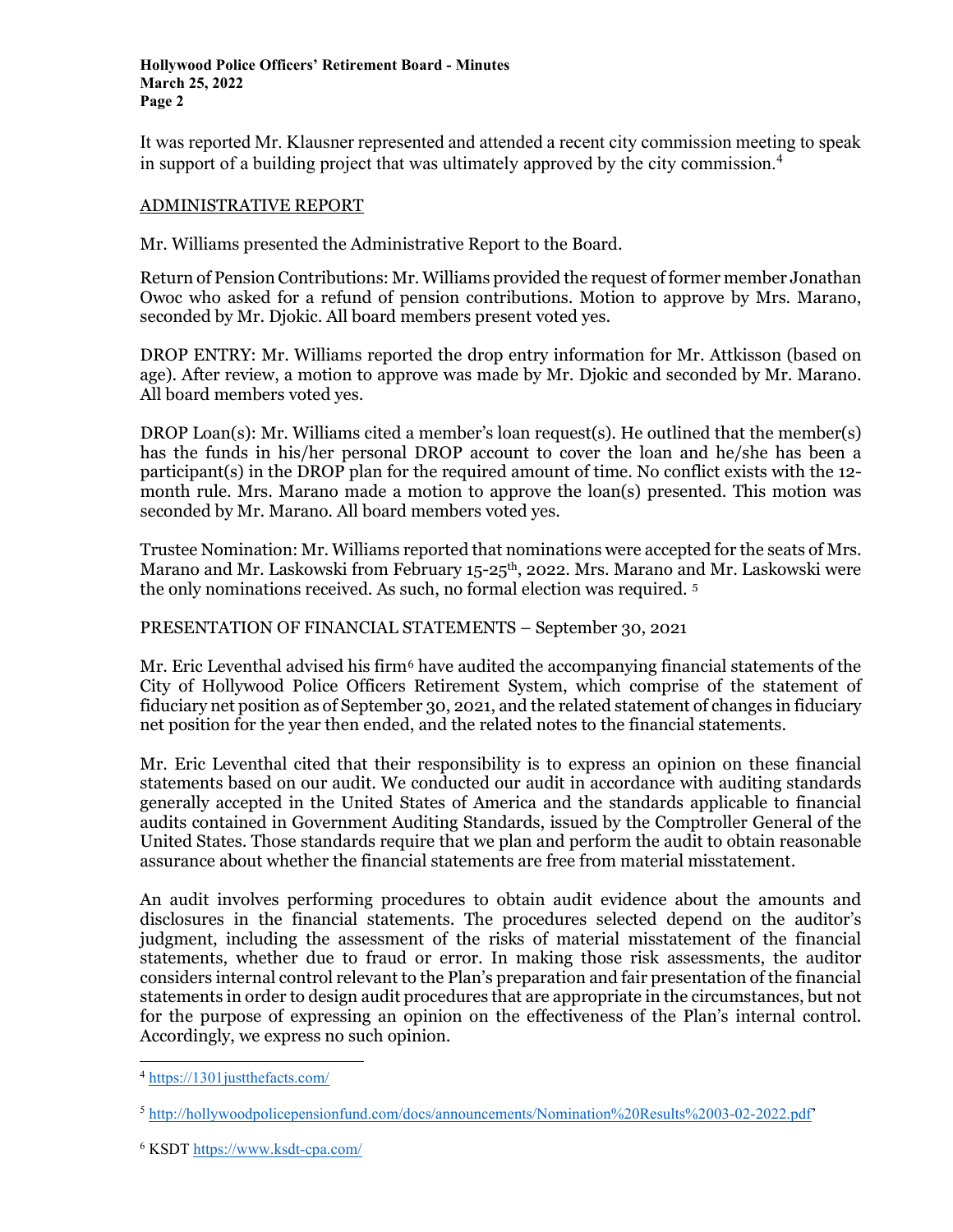An audit also includes evaluating the appropriateness of accounting policies used and the reasonableness of significant accounting estimates made by management, as well as evaluating the overall presentation of the financial statements. Mr. Eric Leventhal believes that the audit evidence obtained is sufficient and appropriate to provide a basis for our audit opinion.

Mr. Eric Leventhal stated in their opinion, the financial statements present fairly, in all material respects, the fiduciary net position of the City of Hollywood Police Officers Retirement System as of September 30, 2021, and the changes in fiduciary net position for the year then ended in accordance with accounting principles generally accepted in the United States of America. Furthermore, their firm has previously audited the City of Hollywood Police Officers Retirement System's 2020 financial statements, and our report dated March 26, 2021 expressed an unmodified opinion on those financial statements. In our opinion, the summarized comparative information presented herein as of and for the year ended September 30, 2020, is consistent, in all material respects, with the audited financial statements from which it has been derived.

MANAGEMENT'S DISCUSSION AND ANALYSIS: This section of the annual financial report presents Management's Discussion and Analysis (MD&A) of the City of Hollywood Police Officers Retirement System's (the Plan) financial performance. This analysis provides an overview of the financial activities and funding conditions for the fiscal year ended September 30, 2021. Please read it in conjunction with the Plan's financial statements, which immediately follow.

General Overview of the Plan: The Plan was first established on March 9, 1976 by Ordinance No. 0-76-12. The Plan is amended from time to time. The most recent ordinance was Ordinance 0- 2019-02. The Plan is also governed by certain provisions of Part VII, Chapter 112, and Chapter 185 of the Florida Statutes. There is a Board of Trustees (the Board) in whom the general administration, management and responsibility for the proper operation of the Plan is vested.

Overview of the Financial Statements: The financial section of this annual report consists of five parts: MD&A, the basic financial statements, notes to the financial statements, supplementary information and required supplementary information. The financial statements provide both long-term and short-term information about the Plan's overall financial status. The financial statements also include notes that explain some of the information in the financial statements and provide more detailed data. The statements are followed by a section of other and required supplementary information that further explains and supports the information in the financial statements. The Plan's financial statements are prepared in conformity with accounting principles generally accepted in the United States of America (GAAP). Under GAAP, revenues are recognized in the period in which they are earned, expenses are recognized in the period in which they are incurred and appreciation (depreciation) of assets is recognized in the statement of changes in fiduciary net position. All assets and liabilities associated with the operation of the Plan are included in the statement of fiduciary net position. The statement of fiduciary net position reports fiduciary net position and how it has changed. A net asset is the difference between the asset and any related liabilities. It is one measurement of the financial health or current position of the Plan.

Financial Highlights: The Plan's net results from operations for fiscal year 2021 reflected the following financial activities:

• Total net position restricted for pensions was \$408,334,597, which was 20% greater than 2020 total net position restricted for pensions.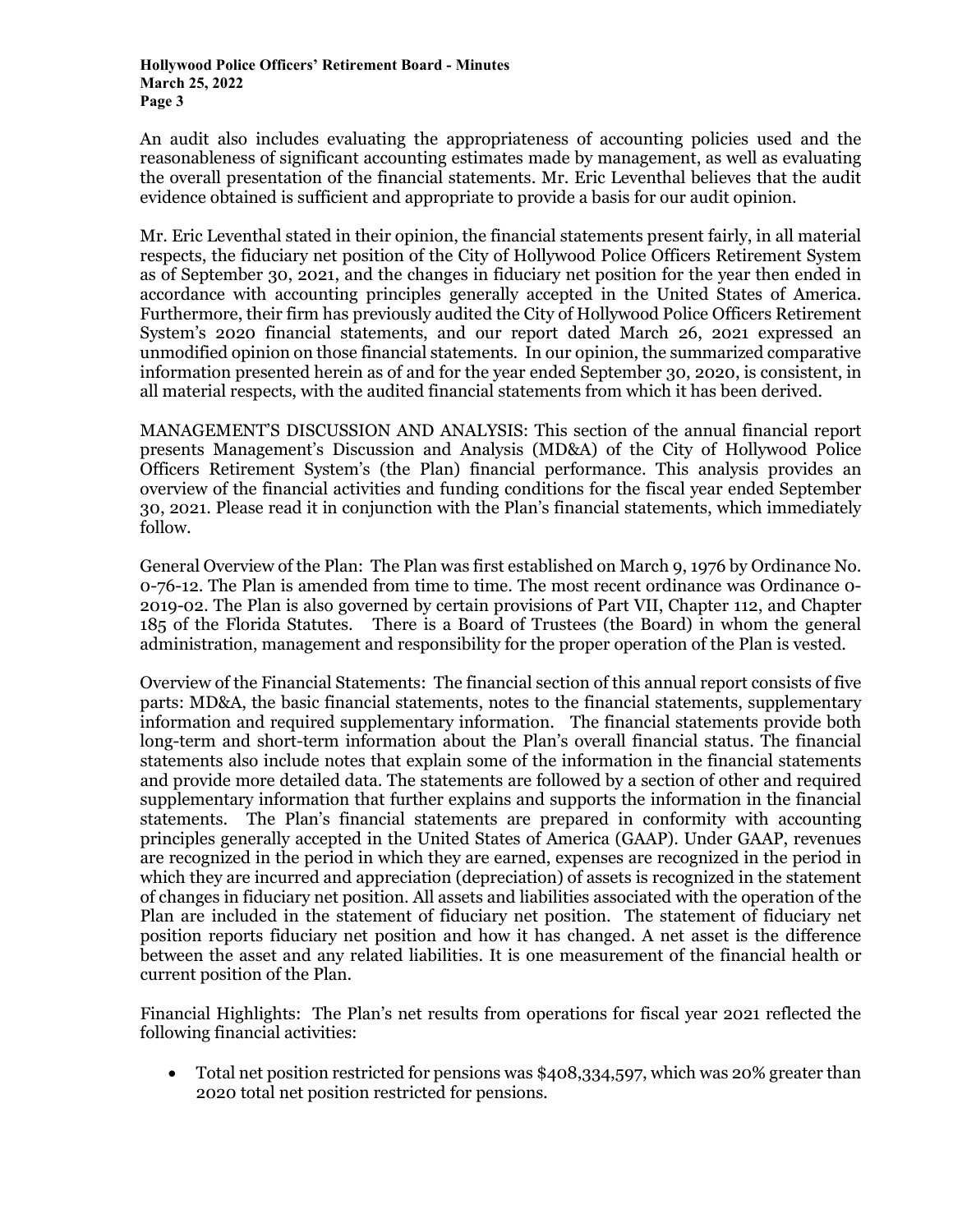**Hollywood Police Officers' Retirement Board - Minutes March 25, 2022 Page 4**

- Total contributions for the year were \$28,532,467, which was 16% higher than the 2020 contributions. The amount of employer contributions varies from year to year and is actuarially determined. Participants make contributions to the Plan of 9.5% of compensation until retirement.
- Total interest and dividend income was \$6,340,766, which was 8% lower than the 2020 income.
- Net investment income was \$72,028,082, which was 186% higher than the 2020 income.
- Pension benefits paid were \$25,523,296, which was 3% higher than the pension benefits paid during 2020.

Statement of Fiduciary Net Position: The following condensed comparative statement of fiduciary net position is a snapshot of account balances at the fiscal year end of the Plan. It reports the assets available for future payments to retirees and any current liabilities that are owed as of the financial statement date. The resulting net asset value, or assets minus liabilities, represents the value of assets held in trust for pension benefits.

The Plan continues to be evaluated for actuarial soundness by the actuary of the Plan. It should be noted that retirement system funding is based on a long-term perspective and that temporary fluctuations in the market are to be expected.

- Fiduciary net position at September 30, 2021 was \$408,334,597, a 20% increase from the net position at September 30, 2020.
- Total investments at September 30, 2021 were \$405,495,883, a 21% increase from the investments at September 30, 2020.

The table below presents condensed comparative statements of fiduciary net position as of September 30, 2021:

|                                      |   | 2021        | 2020        | $\frac{9}{6}$ Change |
|--------------------------------------|---|-------------|-------------|----------------------|
| Receivables                          | S | 1,294,794   | 3,562,551   | (64%)                |
| Prepaid expense                      |   | 2,792,040   | 2,602,330   | $7\%$                |
| Investments, at fair value           |   | 405,495,883 | 334,497,208 | 21%                  |
| Total assets                         |   | 409,582,717 | 340,662,089 | 20%                  |
| Total liabilities                    |   | 1,248,120   | 831,947     | 50%                  |
| Net position restricted for pensions |   | 408,334,597 | 339,830,142 | 20%                  |

Statement of Changes in Fiduciary Net Position: The statement of changes in fiduciary net position presents the effect of Plan transactions that occurred during the fiscal year. On the statement, additions to the Plan minus deductions from the Plan equal net increase or decrease in fiduciary net position.

The funding objective is to meet long-term obligations and fund all Plan benefits.

- Revenues (additions to fiduciary net position) for the Plan were \$100,599,922, which was comprised of total contributions of \$28,532,467, plus net investment income of \$72,028,082, and other income of \$39,373.
- Expenses (deductions from fiduciary net position) increased from \$31,416,394 during 2020 to \$32,095,467 during 2021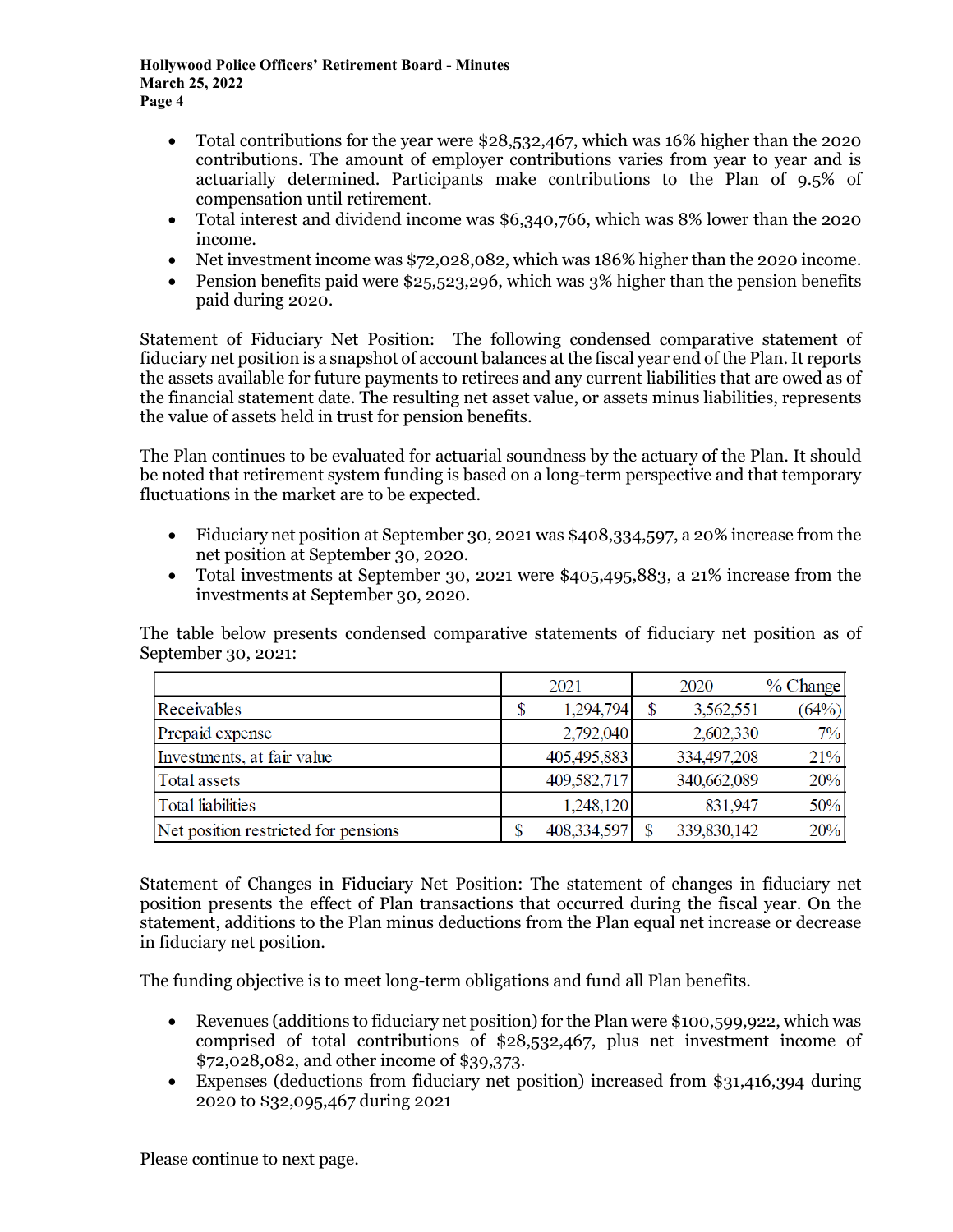The table below presents a condensed comparative of the changes in fiduciary net position for the year ended September 30, 2021:

|                                                  | 2021            |        | 2020        | % Change |
|--------------------------------------------------|-----------------|--------|-------------|----------|
| Total contributions                              | 28,532,467<br>S |        | 24,577,070  | 16%      |
| Net investment income                            | 72,028,082      |        | 25,141,119  | 186%     |
| Other income                                     |                 | 39.373 | 44,860      | (12%)    |
| Total additions                                  | 100.599.922     |        | 49,763,049  | 102%     |
| Total deductions                                 | 32,095,467      |        | 31.416.394  | 2%       |
| Net increase                                     | 68,504,455      |        | 18,346,655  | 273%     |
| Net position restricted for pensions – beginning | 339,830,142     |        | 321,483,487 | 6%       |
| Net position restricted for pensions – ending    | 408,334,597     |        | 339,830,142 | 20%      |

Asset Allocation: The table below indicates the Plan's investment policy limitations and actual asset allocations as of September 30, 2021:

| Type of Investment        |                  | Investment Policy   Actual Allocation |
|---------------------------|------------------|---------------------------------------|
| <b>Equity</b> securities  | 42\% to $77\%$   | 68.74%                                |
| Alternative investments   | $0\%$ to $9\%$   | 3.32%                                 |
| Fixed income              | $15\%$ to $25\%$ | $15.55\%$                             |
| Real estate               | $0\%$ to 15%     | $10.14\%$                             |
| Cash and cash equivalents | $0\%$ to $9\%$   | $2.25\%$                              |

The investment guidelines provide for the appropriate diversification of the portfolio. Investments have been diversified to the extent practicable to control risk of loss resulting from over-concentration of a specific maturity, issuer, instrument, dealer or bank through which financial instruments are bought and sold.

The Plan's Board of Trustees (the Board) recognizes that some risk must be assumed to achieve the Plan's long-term investment objectives. In establishing the risk tolerances, the Plan's ability to withstand short and intermediate term variability has been considered. However, the Plan's financial condition enables the Board to adopt long-term investment perspective.

Investment Activities: Investment income is vital to the Plan for current and future financial stability. The Board has a fiduciary responsibility to act prudently when making Plan investment decisions. To assist the Board in this area, the Board retains investment managers who supervise and direct the investment of the assets. The Board also retains an investment monitor to evaluate and report on quarterly basis compliance by the investment managers with the investment policy of the Board and investment performance of the Plan. The investment policy statement was last amended during June 2021.

The Board and its investment consultant review portfolio performance in compliance with the investment policy statement quarterly. Performance is evaluated both individually by money manager style and collectively by investment type and for the aggregate portfolio.

Financial Analysis Summary: The investment activities for the fiscal year ended September 30, 2021 are a function of the underlying market, money managers' performance and the investment policy's asset allocation model. The Plan has consistently implemented a high quality, conservative approach.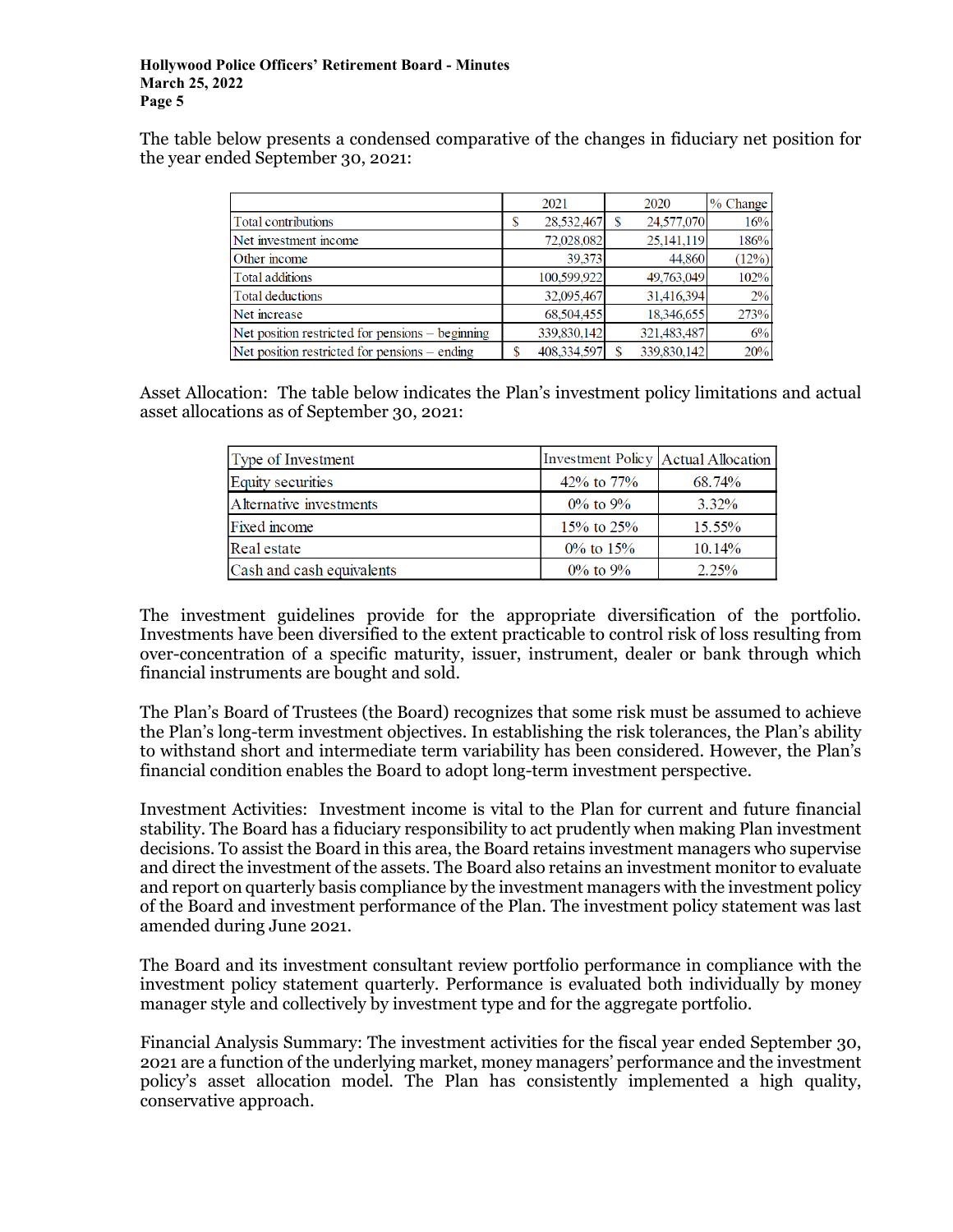# **CITY OF HOLLYWOOD** POLICE OFFICERS RETIREMENT SYSTEM

#### STATEMENT OF FIDUCIARY NET POSITION

#### SEPTEMBER 30, 2021 (WITH COMPARATIVE TOTALS AS OF SEPTEMBER 30, 2020)

|                                                   | 2021          | 2020           |
|---------------------------------------------------|---------------|----------------|
| <b>ASSETS</b>                                     |               |                |
| <b>RECEIVABLES:</b>                               |               |                |
| State contributions                               | Ŝ             | s<br>1,797,433 |
| DROP loans receivable                             | 648.484       | 754,689        |
| A cerued investment income                        | 358,060       | 423.530        |
| Employee and participant loans receivable         | 53,450        | 104.694        |
| Accounts receivable - sale of investments         | 146,043       | 307.983        |
| Participant contributions                         | 88,757        | 174,222        |
| <b>TOTAL RECEIVABLES</b>                          | 1,294,794     | 3,562,551      |
| <b>PREPAID EXPENSE</b>                            | 2.792,040     | 2,602,330      |
| <b>INVESTMENTS, AT FAIR VALUE:</b>                |               |                |
| Money market funds                                | 9.126.175     | 5,874,194      |
| <b>Equity securities</b>                          | 278,746,551   | 205,209,105    |
| Corporate bonds                                   | 22.377.113    | 40.863.804     |
| Real estate funds                                 | 41.099.874    | 37,306,008     |
| Government securities                             | 40.693.688    | 34,786,461     |
| Hedge funds                                       | 13,452,482    | 10,457,636     |
| TOTAL INVESTMENTS, AT FAIR VALUE                  | 405,495,883   | 334,497,208    |
| <b>TOTAL ASSETS</b>                               | 409,582,717   | 340,662,089    |
| LIABILITIES                                       |               |                |
| <b>ACCOUNTS PAYABLE</b>                           | 186,672       | 134.792        |
| <b>ACCOUNTS PAYABLE - PURCHASE OF INVESTMENTS</b> | 1,061,448     | 697,155        |
| <b>TOTAL LIABILITIES</b>                          | 1.248.120     | 831.947        |
| NET POSITION RESTRICTED FOR PENSIONS              |               |                |
| NET POSITION RESTRICTED FOR DEFINED BENEFITS      | 289,160,432   | 227,814,785    |
| <b>NET POSITION RESTRICTED FOR DROP BENEFITS</b>  | 116,243,888   | 108,861,604    |
| <b>NET POSITION RESTRICTED FOR SHARE BENEFITS</b> | 2,930,277     | 3,153,753      |
| <b>TOTAL NET POSITION RESTRICTED FOR PENSIONS</b> | \$408,334,597 | \$339,830,142  |

Please continue to next page………..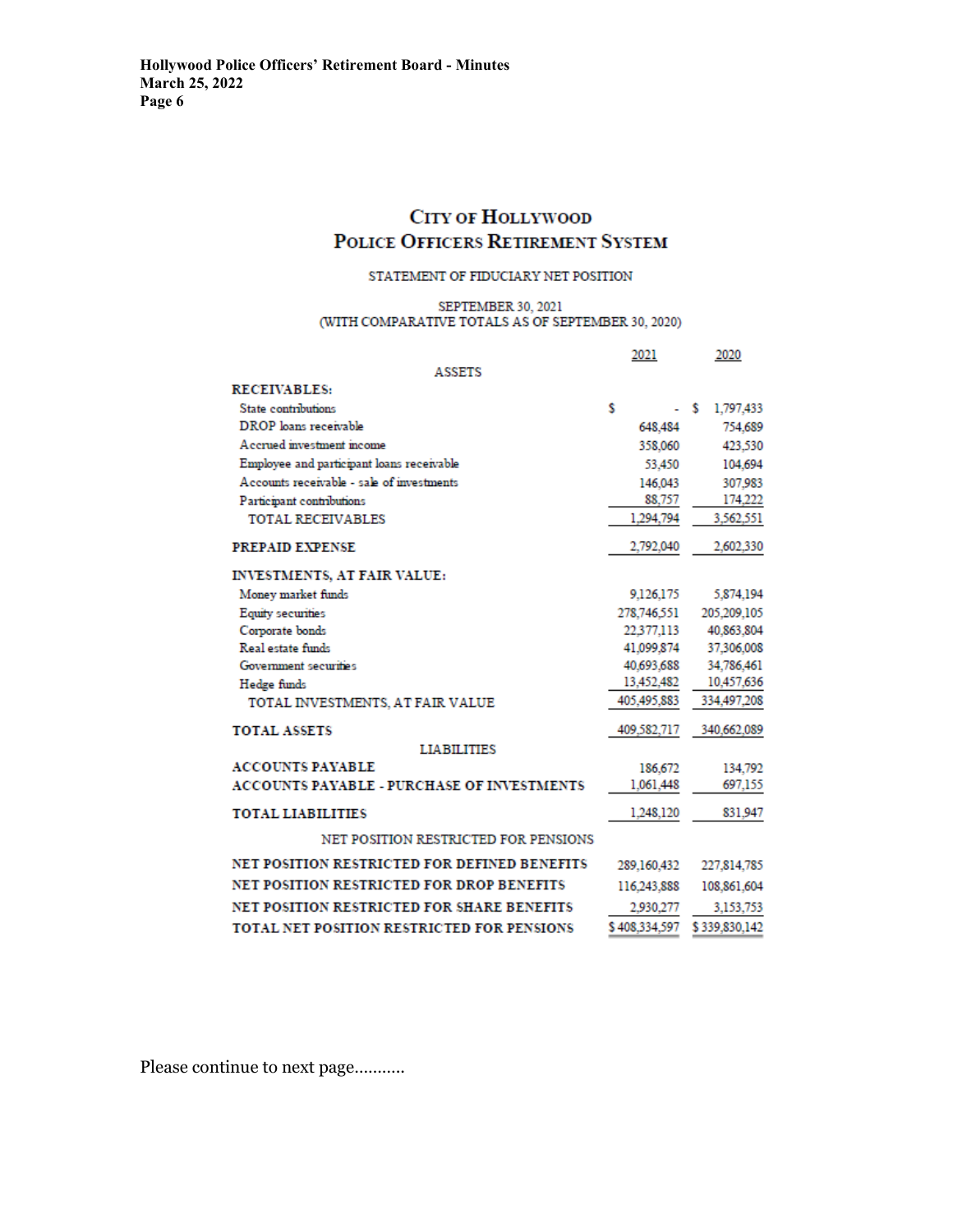## **CITY OF HOLLYWOOD** POLICE OFFICERS RETIREMENT SYSTEM

#### STATEMENT OF CHANGES IN FIDUCIARY NET POSITION

#### YEAR ENDED SEPTEMBER 30, 2021 (WITH COMPARATIVE TOTALS FOR YEAR ENDED SEPTEMBER 30, 2020)

|                                               | 2021       |               |            | 2020           |  |  |
|-----------------------------------------------|------------|---------------|------------|----------------|--|--|
| <b>ADDITIONS:</b>                             |            |               |            |                |  |  |
| Contributions:                                |            |               |            |                |  |  |
| City                                          | s.         | 24,215,984 \$ |            | 19,856,774     |  |  |
| <b>State</b>                                  |            | 1,632,350     |            | 1,797,433      |  |  |
| Participant                                   |            | 2,292,336     |            | 2,237,954      |  |  |
| Rollover                                      |            | 30.202        |            | 67,650         |  |  |
| Jumpstart                                     |            | 120,000       |            | 555,000        |  |  |
| <b>Buyback</b>                                |            | 241,595       |            | 62,259         |  |  |
| <b>Total</b> contributions                    |            | 28,532,467    | 24,577,070 |                |  |  |
| Investment income:                            |            |               |            |                |  |  |
| Net appreciation in fair value of investments |            | 67,464,143    |            | 19,879,997     |  |  |
| Interest and dividend income                  |            | 6340.766      |            | 6.858.166      |  |  |
| Total investment income                       | 73,804.909 |               |            |                |  |  |
| Less: investment expenses                     | 1,776,827  |               |            |                |  |  |
| Net investment income                         | 72.028.082 |               |            | 25.141.119     |  |  |
| Other income                                  |            | 39.373        |            | 44,860         |  |  |
| <b>TOTAL ADDITIONS</b>                        |            | 100,599,922   |            | 49,763,049     |  |  |
| <b>DEDUCTIONS:</b>                            |            |               |            |                |  |  |
| Benefit payments                              |            | 25.523.296    |            | 24,779,350     |  |  |
| <b>DROP</b> distributions                     |            | 5,004,278     |            | 5,199,804      |  |  |
| Share distributions                           |            | 806.881       |            | 399,855        |  |  |
| Refunds of contributions                      |            | 51.757        |            | 314,396        |  |  |
| Administrative expenses                       |            | 709.255       |            | 722,989        |  |  |
| <b>TOTAL DEDUCTIONS</b>                       |            | 32,095,467    |            | 31,416,394     |  |  |
| NET INCREASE IN NET POSITION                  |            |               |            |                |  |  |
| <b>RESTRICTED FOR PENSIONS</b>                |            | 68,504,455    |            | 18.346,655     |  |  |
| <b>NET POSITION RESTRICTED FOR</b>            |            |               |            |                |  |  |
| PENSIONS - BEGINNING                          |            | 339,830,142   |            | 321,483,487    |  |  |
| <b>NET POSITION RESTRICTED FOR</b>            |            |               |            |                |  |  |
| PENSIONS - ENDING                             |            | \$408,334,597 |            | \$ 339,830,142 |  |  |

The administrative expenses were reviewed by Mr. Leventhal and valued at 17 basis points. Mr. Leventhal reflected that the expense level was very reasonable.

At the conclusion of the presentation Mr. Strauss thanked Mr. Leventhal for providing this year's report in a timely manner. Mr. Williams echoed Mr. Strauss's position and included the efforts of Ms. Maribel Munoz-Garcia.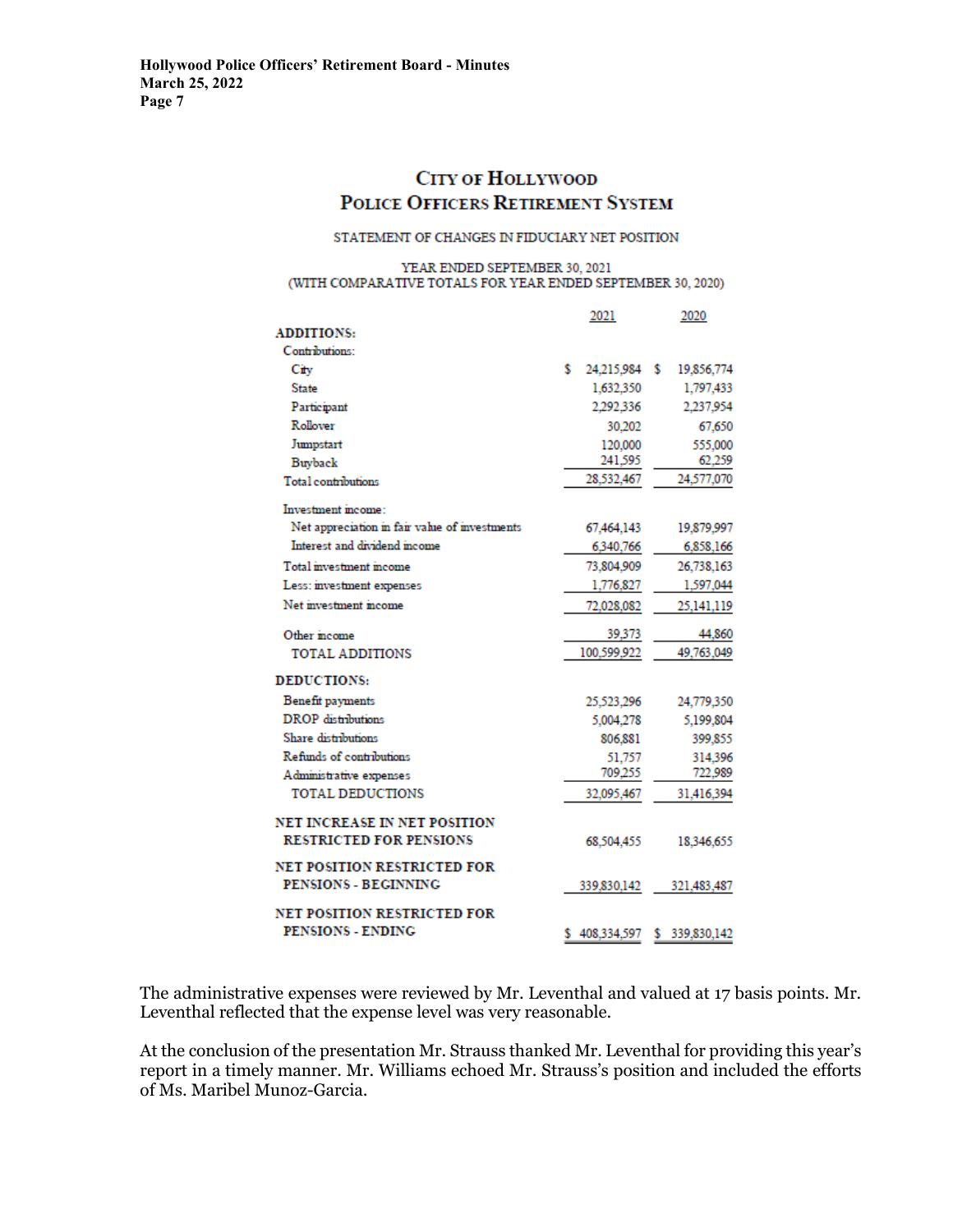It was noted that the City of Hollywood – Finance Department requested future financial statements presented at the February meeting. Mr. Williams will be working on that request.

Motion to approve the September 30, 2021 financial statements by Mr. Marano and seconded by Mr. Boyd. All board members voted yes.

In a spirit of transparency, the entire report may be viewed on-line at: <http://hollywoodpolicepensionfund.com/modules/stateDocs/index.asp>

Mr. Kaufman reviewed and approved the execution of the management representation letter.

## QUARTERLY INVESTMENT PRESENTATIONS

## WELLS FARGO ASSET MANAGEMENT

Mr. Bryant VanCronkhite & Mr. Dann Smith provided the following report:

Portfolio Managers Mr. Jim Tringas and Mr. Bryant VanCronkhite, along with the entire Special Global Equity team, execute their strategy using a process based on a CPA's knowledge and approach to analyzing financial statements. The strategy employs a rigorous fundamental approach to analyzing financial statements.

The strategy seeks to own companies that possess the following three criteria:

- 1. A durable asset base that provides a long-term competitive advantage.
- 2. Strong and sustainable Free Cash Flow (FCF) that provides stability and consistency.
- 3. A flexible balance sheet that is available for accretive deployment.

We invest when a target company's market price meets our criteria, and has a market price that allows for meaningful appreciation to our intrinsic value price target and limited loss of capital to our worst-case price target.

Equity markets review as of December 31, 2021: U.S. equity markets, as measured by the NASDAQ, outperformed developed non-U.S. markets, as measured by the MSCI EAFE, in all time periods. The Emerging Markets Index underperformed U.S. equity markets and developed non-U.S. markets, as measured by the MSCI EAFE, over all time periods. By size, performance was mixed across the shown time periods. Large-cap issues broadly outpaced medium-and small-sized companies. By style, large-cap growth stocks performed better their value counterparts in all three periods. However, for the quarter and one-year, value issues for midand small-caps outperformed growth.

The quarter saw volatility around the spread of the Omicron variant of COVID-19, rising inflation and the potential pace of Fed tightening. Rather than try to predict and time these macro factors, we look to invest in companies that can control their destiny via their financial flexibility and our portfolio construction is designed to isolate security selection as the driver of returns. We continue to believe inflation does not occur in a vacuum and that the level of inflation differs across industries and is best evaluated at the individual stock level. We look to assess the effect on each company's cost of goods sold and its ability to pass price increases along to customers to truly measure the inflationary impact.

Effective December 31, 2021, the portfolio was valued at \$49,490,677.89.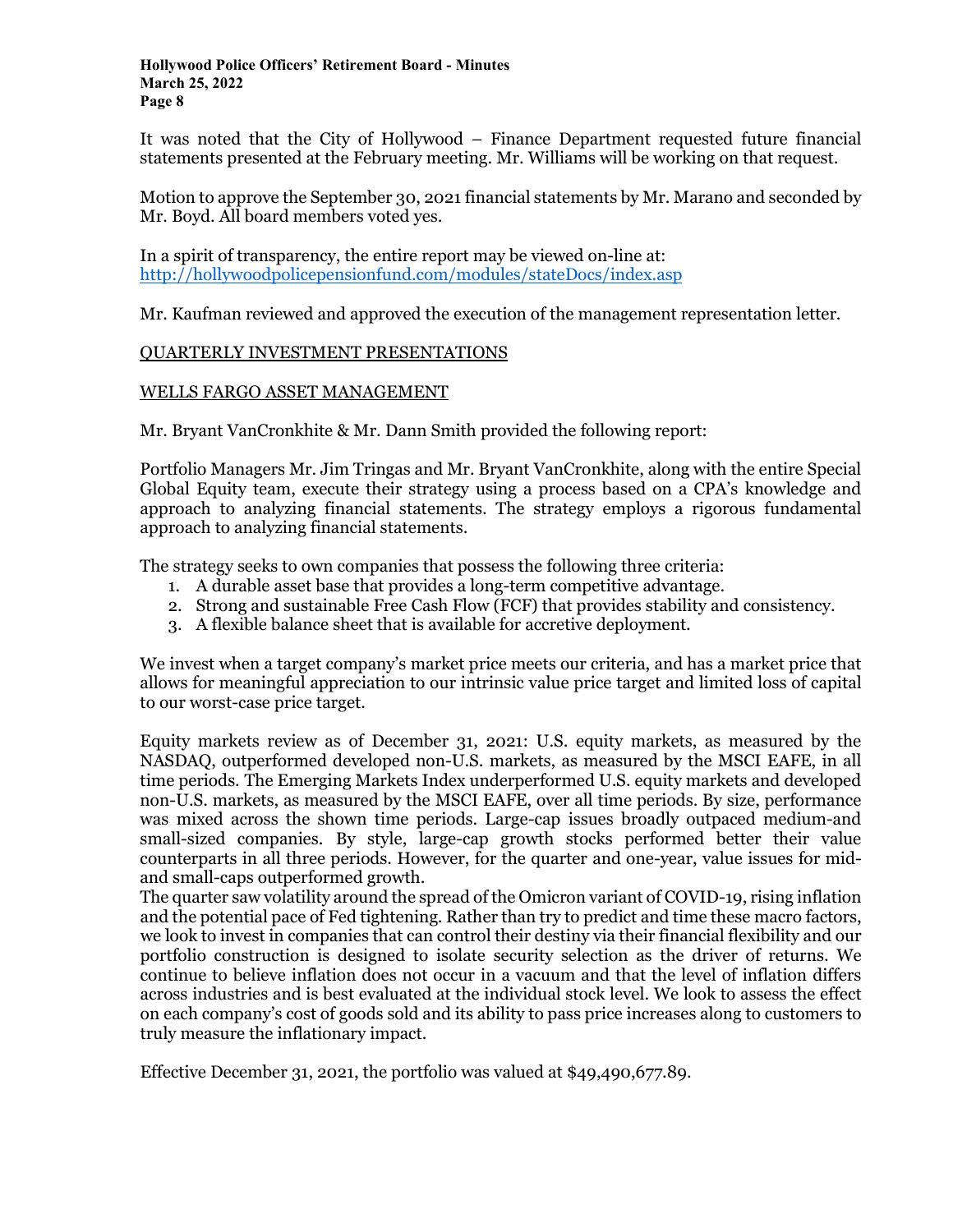## Performance (%)

As of December 31, 2021

|                                  | 4Q21 | 1 year | 3 year | 5 year | <b>Since inception</b><br>(05/12/2015) |
|----------------------------------|------|--------|--------|--------|----------------------------------------|
| Portfolio – Gross – (%)          | 7.73 | 24.08  | 19.95  | 14.01  | 11.04                                  |
| Portfolio – Net (%)              | 7.60 | 23.46  | 19.35  | 13.44  | 10.49                                  |
| Russell 1000 Value Index $-$ (%) | 7.77 | 25.16  | 17.64  | 11.16  | 10.10                                  |

Mr. Strauss thanked the presenters for a job well done. He cited that the funds recently liquidated from the account was no reflection on their performance, just a product of diversification. [7](#page-8-0)

## NEW BUSINESS

AndCo Consulting - Flash Report February 28, 2022:

| <b>Asset Allocation &amp; Performance</b> |                               |       |         |         |            |             |                |       |       |           |                          |
|-------------------------------------------|-------------------------------|-------|---------|---------|------------|-------------|----------------|-------|-------|-----------|--------------------------|
|                                           | <b>Allocation</b>             |       |         |         |            |             | Performance(%) |       |       |           |                          |
|                                           | <b>Market</b><br><b>Value</b> | %     | MTH     | OTD     | <b>YTD</b> | <b>FYTD</b> | 1 YR           | 3 YR  | 5 YR  | Inception | Inception<br><b>Date</b> |
| <b>Total Fund Composite (Gross)</b>       | 401.887.639                   | 100.0 | $-1.23$ | $-5.78$ | $-5.78$    | 0.54        | 9.77           | 12.34 | 10.54 | 8.35      | 10/01/1992               |
| <b>Total Policy</b>                       |                               |       | $-1.20$ | $-5.58$ | $-5.58$    | 0.04        |                | 12.77 | 10.43 | 7.73      |                          |

AndCo Consulting - Private Equity Secondary Fund Search: Mr. Vavrica reviewed the various products in this sector. Secondaries (which the Board is considering) show high returns early due to the discount to current net asset value (NAV) paid by the investor.

AndCo's due diligence process seeks managers possessing many critical qualities. The following are a few of the most important traits we emphasize in our evaluation:

- Demonstrated solid track record: Access to top tier general partners. Adherence to a sound investment philosophy. Robust portfolio construction. Portfolio diversification.
- Team includes a stable group of experienced investment professionals:
- Competitive fee structure.
- Capable legal and back-office infrastructure.
- Strong, ethical organizations: Policies addressing conflicts of interest. Policies addressing allocations between funds.

Based on our research process, AndCo presented the following candidates:

| <b>Firm</b>                                                               | <b>Fund</b>                                                    |
|---------------------------------------------------------------------------|----------------------------------------------------------------|
| Capital Dynamics, Inc.                                                    | Capital Dynamics Global Secondaries VI (US), L.P.<br>(GSEC VI) |
| HarbourVest Partners LLC                                                  | Dover Street XI L P                                            |
| Neuberger Berman (NB) Alternatives<br>Advisers II C<br>(Neuberger Berman) | NB Secondary Opportunities Fund V, LP<br>(SOF V)               |
| PA Capital, LLC (PA)                                                      | PA Capital Secondary Fund VI, LP                               |

<span id="page-8-0"></span><sup>7</sup> January 28, 2022 Minutes: After review and discussion, Mr. Schweighardt made the motion to engage Brandywine Global for the Dynamic Large Cap Value Equity product. The funding source will be 50% of the AllSpring Global portfolio. Mr. Djokic seconded the motion. All board members voted yes.